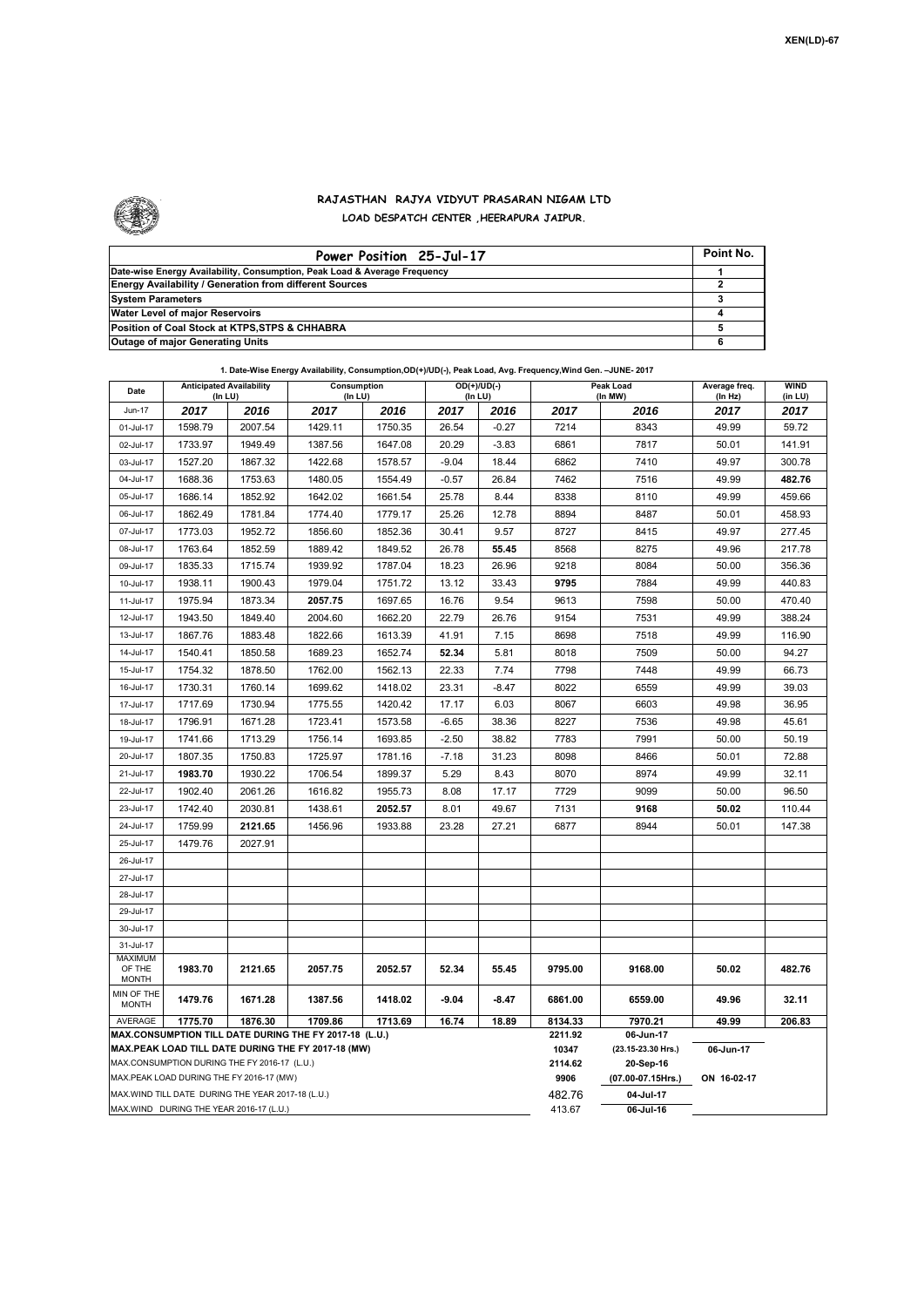## **Prior assessment of Avail. For next Day Prior assessment of Avail. Actual Energy Received 1** KTPS (1240/1240) 42.00 42.00 37.03 **2** STPS (1500/1500) 55.00 55.00 44.86 **3** DHOLPUR GAS CCPP (330/330) **4** RAMGARH (273.5/273.5) 46.00 46.00 46.73<br> **5** RAPP-A(200/200) 40.51 **5** RAPP-A(200/200) **36.00** 36.00 36.00 40.51<br>**6** MAHI (140/140) 0.00 0.00 0.00 0.00 **6** MAHI (140/140) 0.00 0.00 **7** CHAMBAL (RPS+JS) (135.5/271) 0.00 0.00 0.00 0.00 **8** GIRAL LIGNITE (250/250) 0.00 0.00 0.00 0.00<br> **9** CHHABRA TPS 1000/1000) 162.00 212.00 214.99 **9** CHHABRA TPS 1000/1000) **10** ADANI (TPS) + KALISINDH (TPS) (1200+1200/1320+1200) 288.00 424.00 268.54 **11** | WIND FARM (3980.40/4119.15) **120.00** | 120.00 | 160.00 | 147.38 12 SOLAR POWER(737.70/1295.70) 0.00 0.00 0.00 0.00 **13** CAPTIVE POWER PLANTS 0.00 0.00 0.00 0.00 **14** REGIONAL (INTRA STATE) O.A.(VLTPS) 0.00 0.00 0.00 0.00 0.00 15 OPEN ACCESS -79.81 -69.01 -69.52<br>16 BIOMASS – (101.95/119.25) -6.00 6.00 6.13 **BIOMASS – (101.95/119.25)** 17 BARSINGHSAR LTPS(250/250) 54.00 54.00 54.00 54.00 54.771 18 RAJWEST (1080/1080) **18 RAJWEST (1080/1080)** 173.00 112.00 1164<br>TOTAL (A) : 1-18 1137.99 1137.99 175.00 **TOTAL (A) : 1-18 795.19 1137.99 875.00 19** BBMB COMPLEX a) BHAKRA(230.79/1516.3) 34.90 37.01 36.16<br>b) DEHAR (198/990) 329.86 29.88 29.32 b) DEHAR (198/ 990) c) PONG (231.66/396) 10.91 10.91 15.46 14.45 **TOTAL : a TO c** 75.67 82.14 79.92 **20** CENTRAL STATIONS d) SINGRAULI (300/ 2000) 90.03 61.52 49.41  $(310.24/3000)$ f) UNCHAHAR-I(20/420)<br>f) UNCHAHAR-I(20/420) 0.40 0.26 2.24<br>g) UNCHAHAR-II& III(61/630) 2.23 3.74 9.49 g) UNCHAHAR-II& III(61/630) 2.23 3.74 h) INDIRA GANDHI STPS(JHAJHAR) 0.00/1500) 0.00 0.00 0.00 0.00 0.00 0.00 i) NCTPS DADRI St-II (43.22/980) + DADRI-TH 1.60 0.75 0.75 5.74 j) DADRI GAS (77/830) 0.22 2.79 1.67 k) ANTA (83 07/419) 0 00 0 00 0 00 **(In LU) S.No. Sources Available to Rajasthan / Installed Capacity as on 30.09.2016 (In MW) 24-Jul-17** ANTA (83.07/419)0.000.000.00l) AURAIYA (61.03/663) 0.00 0.00 0.00 m) NAPP (44/440) 9.10 9.12 9.12 n) RAPP-B (125/440) 31.09 31.09 31.09 31.09 o) RAPP-C (88/440) 20.58 20.58 20.58 p) SALAL (20.36/690) 4.74 4.68 4.68 4.68<br>q) URI (70.37/720) 4.67 4.68 4.68 4.68 q) URI (70.37/720) 16.72 16.74 16.76 r) TANAKPUR (10.86/94) 2.51 2.47<br>s) CHAMERA –I (105.84/540) 25.15 25.15 25.15 25.15  $\overline{s}$ ) CHAMERA –I (105.84/540) t) CHAMERA-II (29.01/300) 6.96 6.96 6.96 u) CHAMERA-III (25.21/231) 6.02 5.97 5.97 v) DHAULIGANGA (27/280) 6.50 6.42 6.42 w) DULHASTI (42.42/390) 10.05 10.09 10.05 10.05 10.05 10.05 10.05 x) SEWA (13/120) 3.28 3.28 3.28 y) NJPC (112.00/1500)+RAMPUR(31.808/412.02) z) TEHRI (75/1000) 14.25 14.06<br>a) KOTESHWR (33.44/400 ) + PARBATI3 (56.73/520) 20.40 20.40 20.40 35.71 aa) KOTESHWR (33.44/400) + PARBATI3 (56.73/520) ab) TALA 3.71 3.68 3.68 ac) MUNDRA UMPP (380/4000) 66.67 51.41 41.13 ad) SASAN **(372/3960)** 45.11 50.56 25.99<br>ae) FRKKA+KHLGN+TLCHR (70.18/3940) 45.11 4.07 5.97 ae) FRKKA+KHLGN+TLCHR (70.18/3940) af) URS POWER(DADRI TH-I) 0.00 0.00 0.00 TOTAL SCHEDULE(a TO af) 583.95 568.68 533.96 LOSSES -8.15 -7.70 -17.79 NET SCHEDULED **575.79 560.98 516.17 21** BILATERAL (REG.) EXCL. BANKING 26.35 26.35 26.35 **22** BANKING 0.00 -48.17 -48.17 **23** BILATERAL(INTER-REG.). EXCLUDING (ISOA & BANKING) 44.00 54.64 38.68 **24 INTER STATE OPEN ACCESS (BILATERAL+IEX) 79.81 69.01 69.52 25 INDIAN ENERGY EXCHANGE -41.39 -43.86 -43.86 TOTAL(B): (19 TO 25) 684.58 621.99 558.70** TOTAL GENERATION (A +B) : 1 TO 25 **1433.70**<br>
OVER DRAWAL (+)(INDER DRAWAL (-) 23.28 OVER DRAWAL (+)/UNDER DRAWAL (-) **GRAND TOTAL 1479.76** 11759.99 1456.98 LAST YEAR *2027.91 2121.65 1933.88*

## **2.Anticipated Availability/Generation From Different Sources**